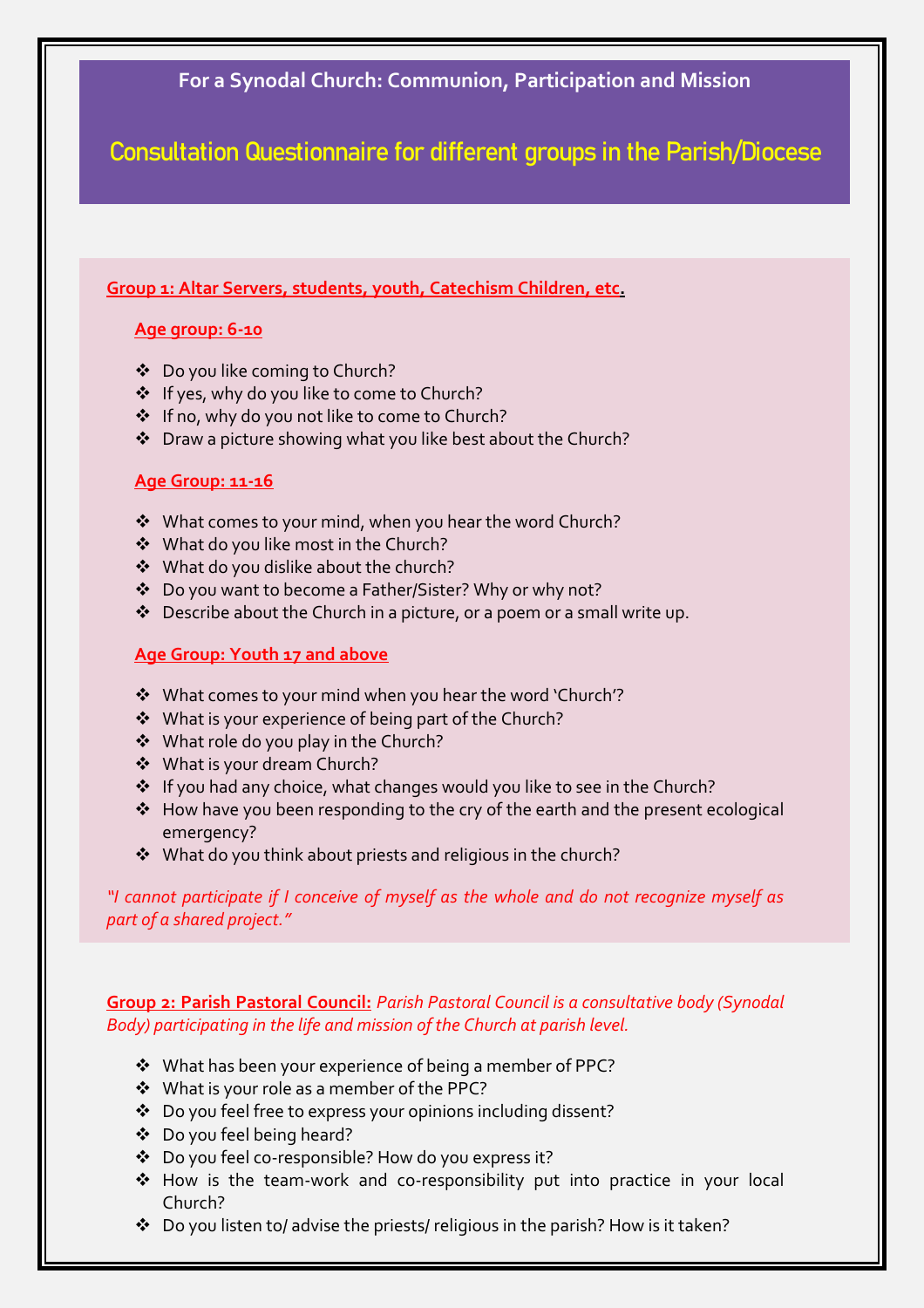**Group 3: The Catholic Association:** *The Catholic Association has a different role than of Parish Pastoral Council. The role of the Catholic Association is to be a link between the Church (parish) and the secular world.* 

- Do you feel your parish reaches out and makes enough impact on the secular world? How?
- How have you been a link between the Church (at parish level) and the society in the area of politics, economics, education, health, employment, cultural and in a special way to people at peripheries?
- Have you done anything at the parish level to reach out to the society at large? Share some best practices.
- \* How have you been responding to the cry of the earth and the present ecological emergency?
- How have you been responding to the socio-political and social concerns of the society?

**Group 4: All Associations (Vincent De Paul, Legion of Mary):** *All the pious associations in the Church have a particular charism to participate in the mission of the Church.*

- $\cdot$  How have you been participating in the life and mission of the Church?
- \* Have you been able to draw others to join or to be part of your association, especially the youngsters?
- ❖ If so, how have you done it?
- ❖ If not, what are some of the reasons?

**Group 5: Women:** *As baptized people of God, women are equal participants in the life and mission of the Church*.

- ❖ What has been your experience as a woman in the Church?
- Do you feel being heard?
- Are you equally respected, empowered, co-responsible in the Church?
- Do you feel freedom to express your opinions including dissent?
- Are you part of decision-making process in your parish? How?

**Group 6: Small Christian Communities (SCC/BCC)**: *Pope John Paul II calls SCCs a concrete expression of the Church, home and family for everyone.* 

- ❖ Why is SCC important in a parish?
- Do you belong to any SCC in your Parish?
- Do you feel a sense of belonging to the parish and SCCs?
- As a member of your SCC, how do you carry out the mission of the Church in your neighborhood?
- ❖ How would you like to improve your SCC functioning?
- How do you bear witness to Christ with people of other faiths in your neighborhood and at work place?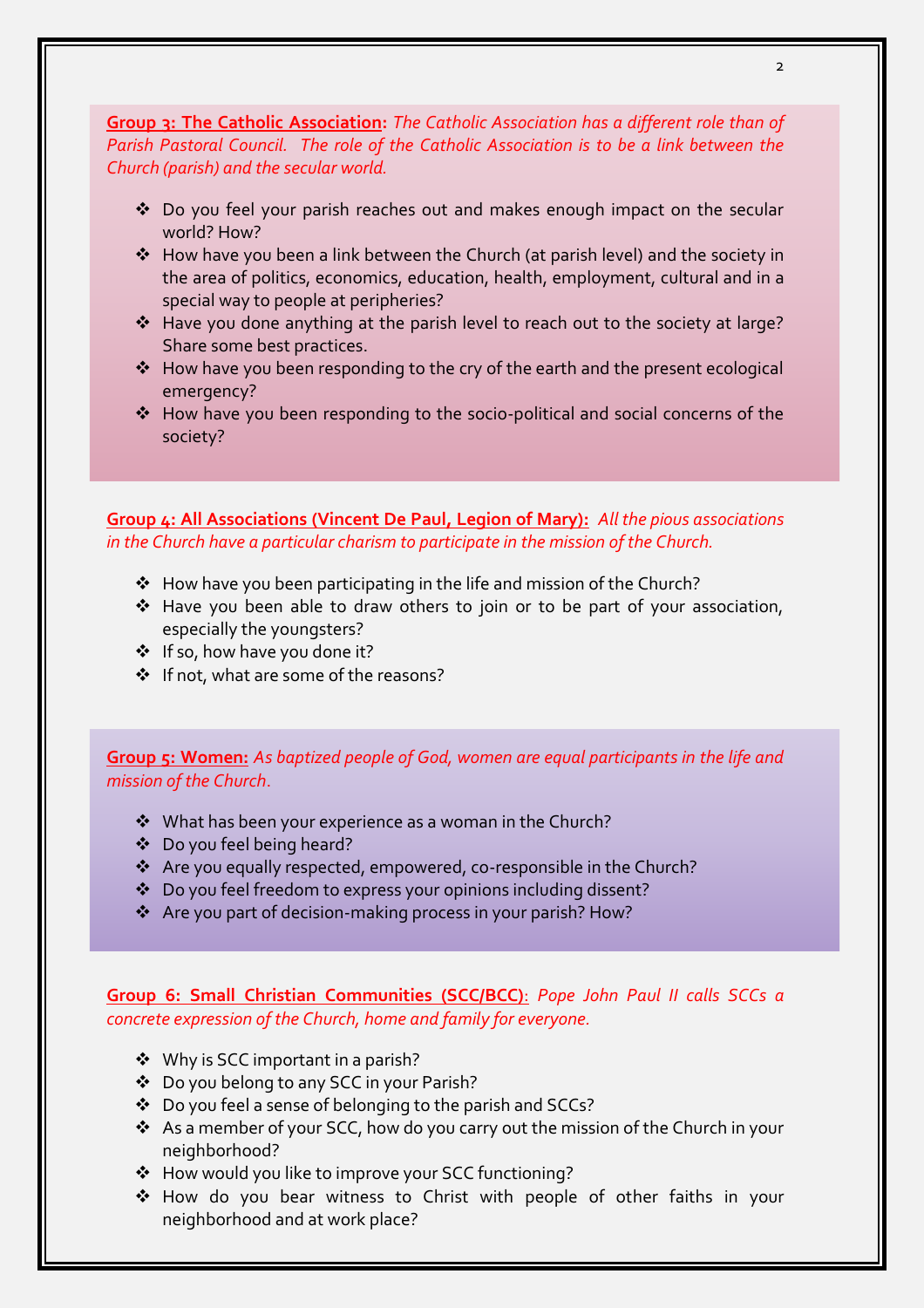## **Group 7: For economically weaker sections in the parish**

- What is Church according to you?
- When you see the fathers/sisters in your institution what comes to your mind first?
- $\cdot$  Do you feel a sense of belonging to the parish?
- $\cdot$  Do you feel respected and accepted by other members of the parish community?
- What have been your positive experiences of being in a parish community?
- What have been your not so pleasant experiences just because you are economically weak or educationally backward?
- Do you feel listened to by the church/ priests and religious?
- What measures do you suggest to bring a change in the relationship between the church (its leaders) and backward classes in a parish?

**Group 8: For those from various ethnic and cultural groups** *(Tribals/Adivasis, Tamils, Bengalis, Mangaloreans, North East, etc.)*

- What have been your experiences of being part of parish/diocesan community as a person coming from another cultural and ethnic background?
- \* Have you ever felt disadvantaged or marginalized in the church just because you are different?
- What have been your unique contributions towards the life and mission of the church?
- $\cdot$  Do you have space and opportunities in the local church to express your faith through your cultural differences? If yes, how?
- \* From your close bond to nature how have you been responding to the cry of the earth?
- \* What are some suggestions you would like to make to better integrate ethnic groups and migrants into the life of your parish/diocese?

**Group 9: Ecumenism (Week of Christian Unity) For Catholics:** *Christians of different churches are united by baptism and faith in Jesus Christ (John 17:21)* 

- What is your experience of journeying together with Christians belonging to other denominations?
- What difficulties/ challenges do you think you will face in journeying together with Christians of other churches?
- What inspirations/ measures does the spirit invite you to share in order for your parish/ diocese to have a more ecumenical relationship with people of other faiths?

#### **For Other Christians**

- What is your experience of walking together with members of the Catholic Church?
- What difficulties/challenges do you face in journeying together with the Catholic Church?
- Do you have anything to say to Catholic Church positively and/or not so positively?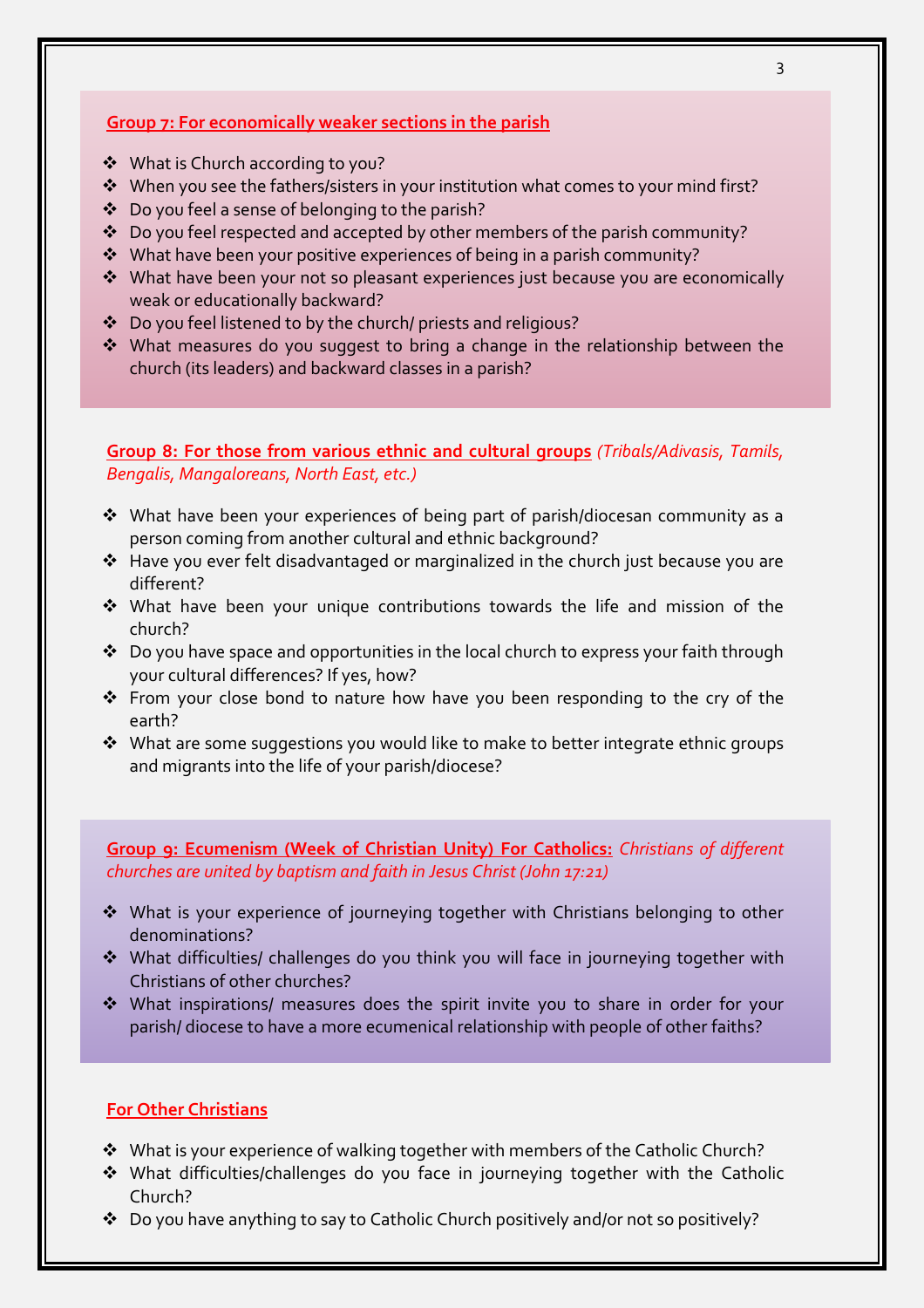**Group 10: All Institutions (Education/ Health/ Social Service):** *The institutions are meant for service to humanity and function as agents of social transformation.*

- $\cdot$  In the light of the above statement, what would you say about the current situation of your institution?
- How is your institution different from other institutions, which are doing the same service in the secular world?
- What is the real goal of your institution? What do you wish to achieve?
- Are your institutions serving mainly the elite and the powerful or those at the periphery and is sub served?
- ❖ If Christ asks you, "What more do you achieve than others?" what would be your answer?
- What do you think needs to be changed in the way we run our Institutions?

**Group 11: All Commissions of the Diocese**: *All commissions function as the prolonged arms to carry out the Vision and Mission of the Diocese.*

- What are the ways and means by which your Commission is fulfilling the vision and mission of the Diocese?
- ◆ What difficulties/ challenges do you face in carrying the vision and mission through your commission?
- How have you been responding to the cry of the poor, the women/children/youth in their difficulties, faith and storms of life?
- How have you been responding to the cry of the earth and the present ecological emergency?
- Through the mission of your commission what would you like the Diocese to achieve by 2025 and 2030?
- How do you practice and express the idea of a Synodal church via your commission? Share some best practices.

**Group 12: Clergy and Religious:** *Pope Francis invites Consecrated persons to revive their original memory, warning that "over time it risks losing its strength, especially when we replace the attractiveness of 'we' with the strength of 'I'".*

#### **Religious communities have a dual role on this Synodal path:**

- 1. As a religious in the community
- 2. As a religious in the Parish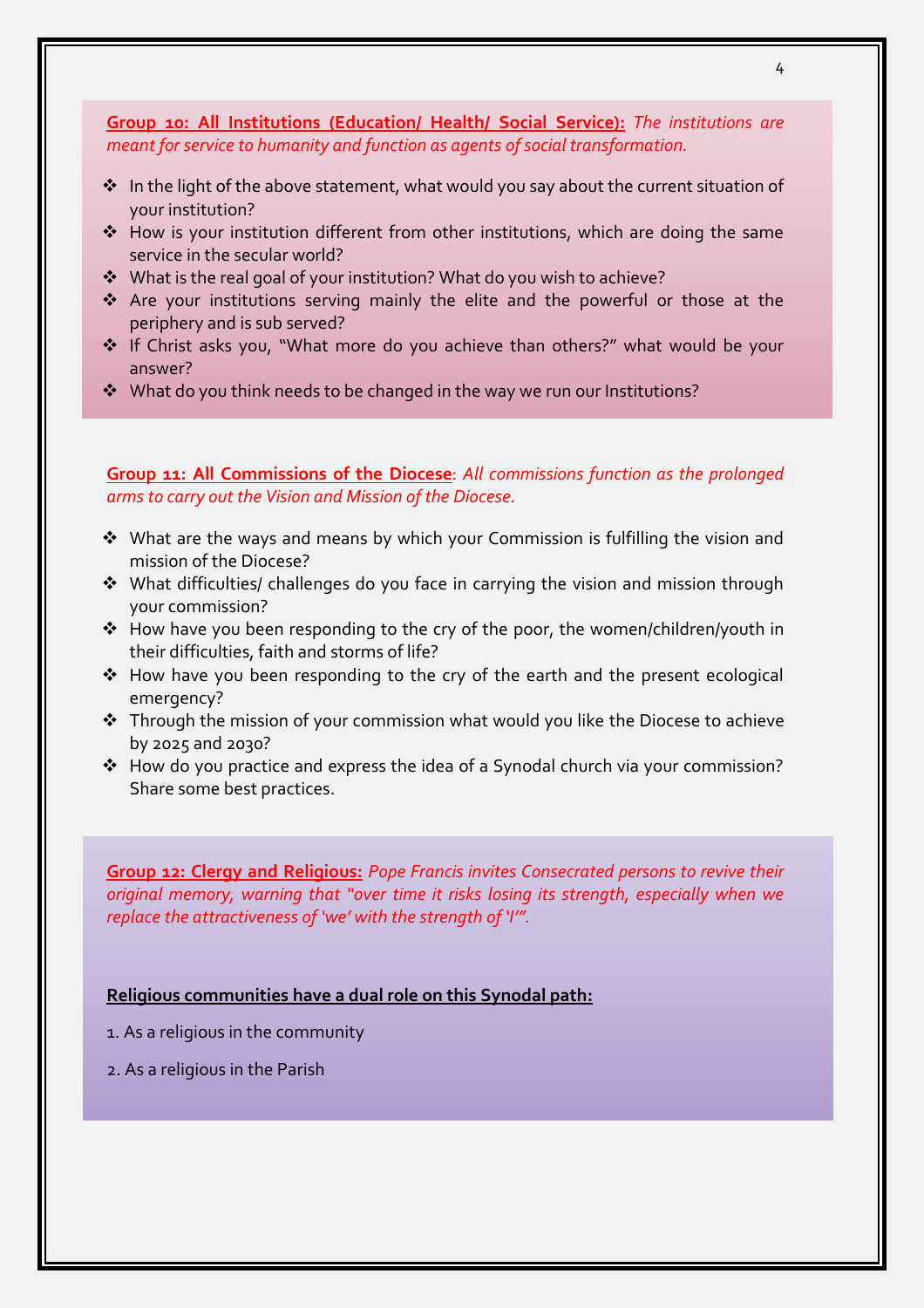## **For Priests both Diocesan and Religious**

- Are you inspired by the idea of a Synodal Church (Communion- Participation Mission)?
- ❖ If so, what is significant about it according to you and if not, what are your reasons?
- Share an experience of "the journeying together" among your fellow clergy and Bishop. How does this journeying together impact your vocation and life?
- ❖ In what ways have you been responding to the cry of the marginalized and cry of the earth?
- $\cdot$  What attitudinal changes/style of functioning will be required from your part to make the Synodal Church a reality?
- What structural changes will be required in the church (local and universal) to make the Synodal Church a reality?

#### **For Religious Sisters and Brothers**

- Being a religious sister/brother, how do you experience fellowship and connecting with each other in the Parish (Clergy and lay faithful)? Are you comfortable? What needs to be changed?
- What challenges do you face in walking together?
- $\cdot$  What are the steps taken to go beyond the usual activities of the congregation in reaching out to laity in your parish?
- ◆ Is there sufficient space in the Church for you to contribute from your specific charisms?
- What are your dreams and concerns for a Synodal Church?

## **Group 13: For those in Formation**

#### **For Seminarians both diocesan and Religious**

- ◆ How have you been walking together with the local church, with members of other churches, with people of other faiths and the entire earth community?
- What are some of your positive experiences of walking together?
- What are some of the obstacles you come across?
- $\cdot$  As persons preparing to be ordained and take leadership roles in the Church, what is your dream for a Synodal Church?
- Based on your experience with current clergy, share one personal change you would like to bring in yourself?

**For novices/candidates/aspirants for religious life:** As persons in formation you are preparing yourself to serve the Church and people.

- What do you understand by this word 'Church'?
- What are your positive experiences of being part of the Church?
- ◆ What dreams do you have for the Church?
- $\triangleq$  Given an opportunity what changes would you like to bring in the Church?
- $\cdot$  Are you sensitive to the needs of the society? Mention 3 concerns in the society around you that requires you to be more synodal in walking the path with the People of God.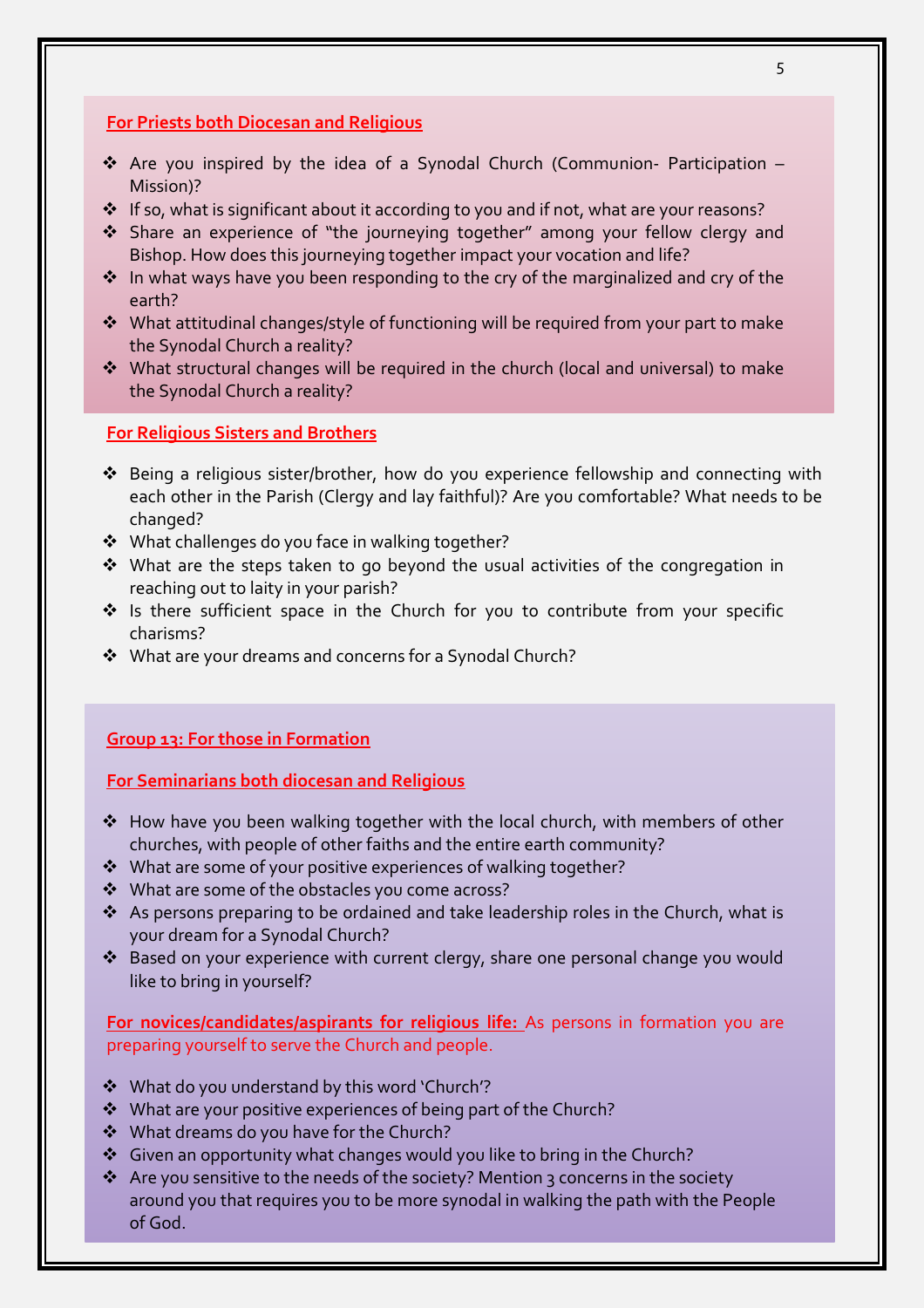# **Common questions for All**

(To be discussed by all groups except children from 0 to 10) *Pope Francis Says, "A Poor Church for the Poor"* **Synodal relationship between Religious Community and the Parish Church**

## **I. THE JOURNEYING COMPANIONS**

#### *In the Church and in society, we are side by side on the same road.*

- $\checkmark$  In your local Church, who are the ones "journeying together"?
- $\checkmark$  When we say: "Our Church," who are the members with whom we share Faith?
- $\checkmark$  How are we walking together to grow in the faith?

#### **II. LISTENING:**

## *Listening is the first step, but it requires having an Open mind, without prejudice.*

- $\checkmark$  How do we listen?
- $\checkmark$  How are the Laity, especially young people and women, listened to?
- $\checkmark$  How do we integrate the contribution of Consecrated Men and Women?
- $\checkmark$  How can the Church better listen to all voices?

#### **III. SPEAKING OUT**

## *All are invited to speak with courage and parrhesia (Speaking freely and candidly).*

- $\checkmark$  Is there an openness to dialogue between the clergy, religious and laity?
- $\checkmark$  Is there a system of giving feedback to one another and then discerning together the way forward?
- $\checkmark$  Who speaks on behalf of the Christian community, and how are they chosen?

## **IV. CELEBRATING**

## *"Journeying together" is only possible if it is based on communal listening to the Word and the celebration of the Eucharist.*

- $\checkmark$  How do prayer and liturgical celebrations inspire and direct our "journeying together"?
- $\checkmark$  How do we promote the active participation of all the Faithful in the liturgy and promote holiness?
- $\checkmark$  Is our coming together an experience of celebrating the faith or a source of sadness?

## **V. WITH THE OTHER CHRISTIAN DENOMINATIONS**

## *The dialogue between Christians of different confessions, united by one Baptism, has a special place in the synodal journey.*

- $\checkmark$  What relations do we have with the brothers and sisters of other Christian denominations?
- $\checkmark$  What fruits have we drawn from this "journeying together"?
- $\checkmark$  What are the difficulties? How does the spirit invite us to overcome them?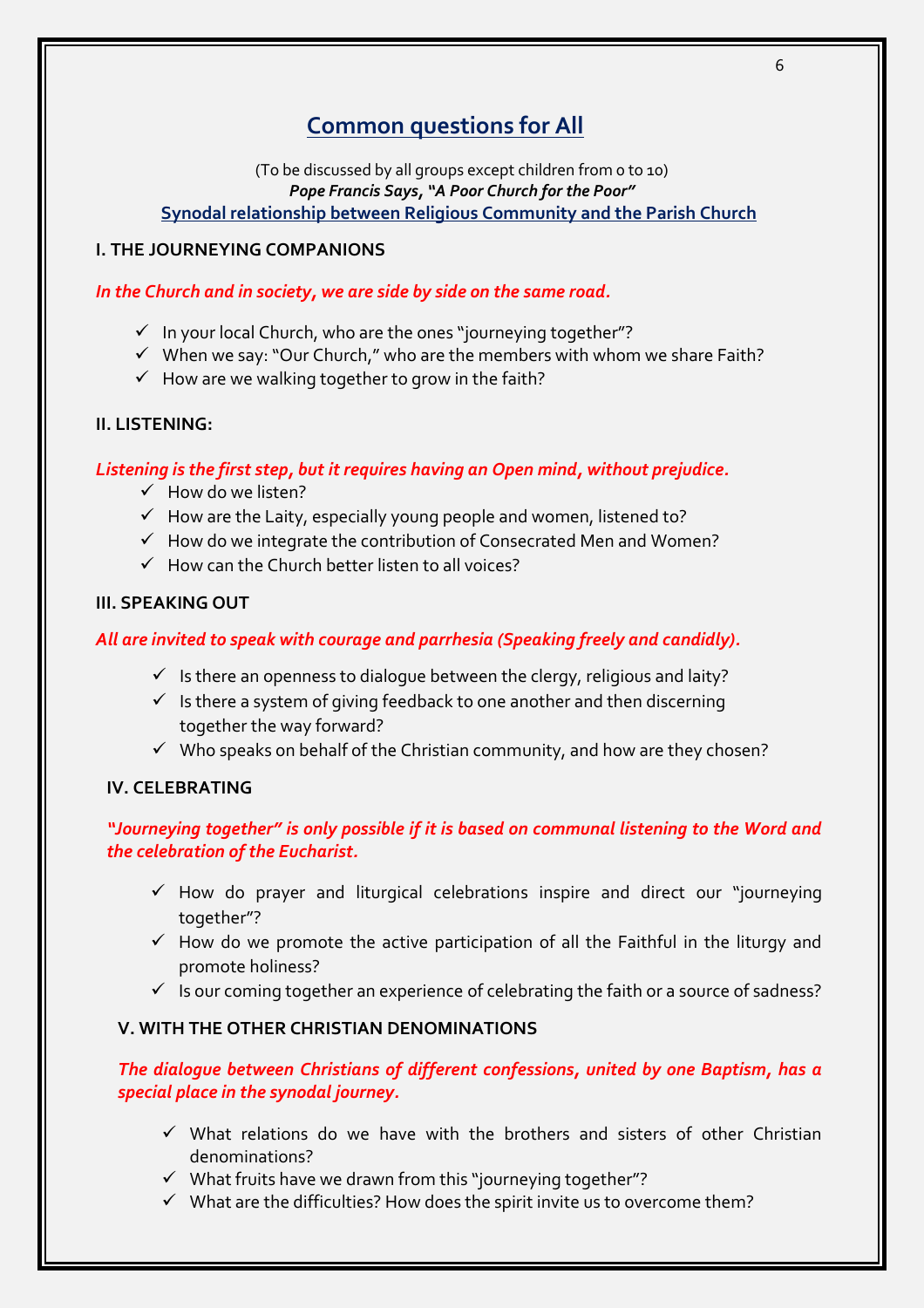#### **VI. AUTHORITY AND PARTICIPATION**

#### *A synodal Church is a participatory and co-responsible Church.*

- $\checkmark$  How is authority exercised within our parish Church/ Diocese?
- $\checkmark$  What are the practices of teamwork and co-responsibility?
- $\checkmark$  What formation do we offer for discernment and the exercise of authority?

#### **VII. DISCERNING AND DECIDING**

## *In a synodal style, decisions are made through discernment, based on a consensus that flows from the common obedience to the Spirit.*

- $\checkmark$  How do we promote participation in decision-making within hierarchically structured communities?
- $\checkmark$  How and with what tools do we promote transparency and accountability?
- $\checkmark$  Are we all involved in decision-making? What are your suggestions in this area?

#### **VIII. COMMUNION:**

## *"No one, no one, should be excluded or feel excluded from this journey; no one, no one, should think 'it doesn't concern me'." Pope Francis*

- $\checkmark$  In which areas of parish life (liturgical, charitable, social, educational, health etc.) does your parish feel synodal? What are the different synodal practices/ forums in your parish?
- $\checkmark$  In which areas of parish life (liturgical, charitable, social, educational, health etc.) your religious community takes active part?
- $\checkmark$  In what ways can you help to build up communion effectively and authentically in the Parish?
- $\checkmark$  How do you associate with members of the Church who have drifted away from practice?

#### **IX. PARTICIPATION:**

## **"I cannot participate if I conceive of myself as the whole and do not recognize myself as part of a shared project. We cannot call ourselves a vocational community, and even less a community of life, if the participation of some or others is missing." Pope Francis**

- $\checkmark$  How do religious communities effectively participate in the life of the parish? How is their relationship with the priests and the laity?
- $\checkmark$  What are the ways your parish hears different voices particularly those on the periphery of parish life?
- $\checkmark$  How can we better enable full participation and co-responsibility in the life of the Church at the parish and diocesan levels?
- $\checkmark$  How does your parish effectively identify and use the gifts of its people?
- $\checkmark$  How can we improve the "we feeling" togetherness, and belongingness of the parish in spite of differences of opinions and attitudes of the parish members?